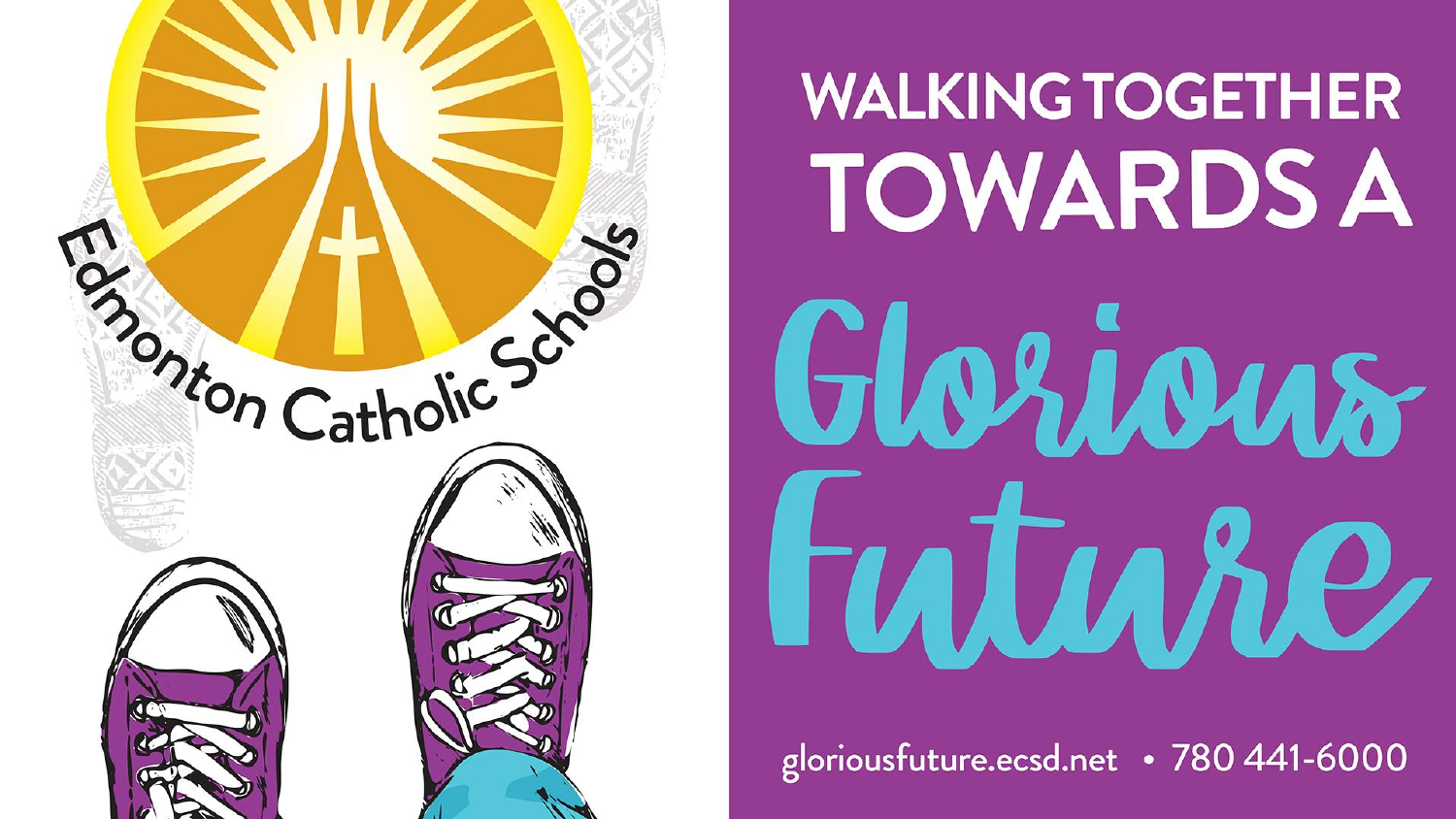## Steps taken:

- Attended and presented at 3 School Council meetings
- Taken part in 4 separate meetings with CES to create a targeted marketing campaign with community input
- Increased utilization by using classrooms for online instruction
- Communication to all parents/families in ECSD to promote the program
- Spent IMR dollars to replace the roof and paint the interior.
- Additional dollars from Educational Planning to support marketing
	- Completed 2 Engagement surveys
		- May 2020 run by school admin to gauge interest in a hockey academy (7 said yes)
		- Oct. 2020 (63 respondents)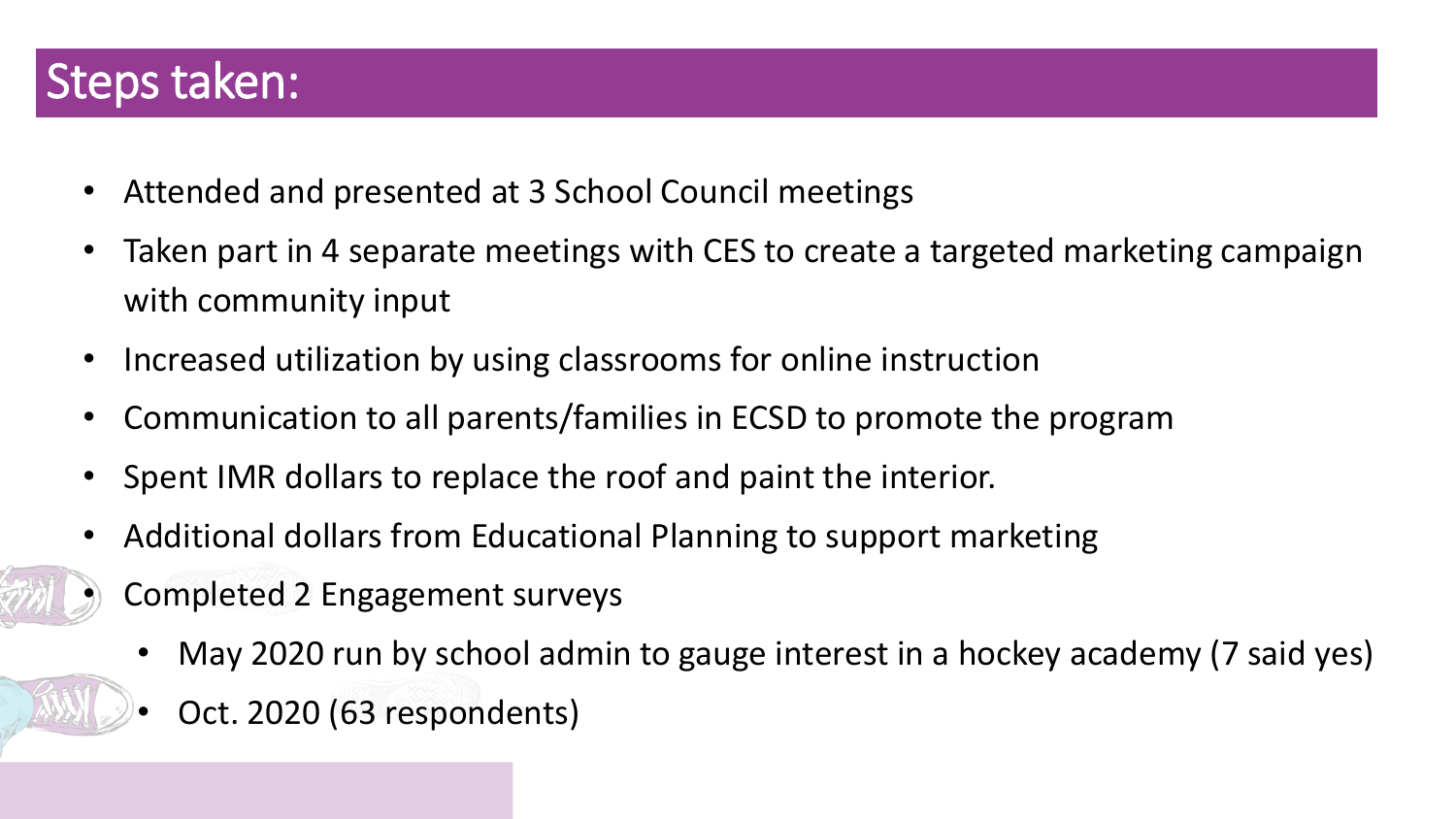## Engagement

- A survey was sent out to all St. Basil Polish Bilingual families on Oct. 6, 2020.
	- 63 respondents to this survey **What suggestions can you give the Division to**







**enhance current programming available in the John Paul II Polish Bilingual Program at St. Basil School?**

- More community involvement (ie. swimming classes at NAIT)
- New and fun class options (ie. coding, robotics, woodworking, foods and sewing)
- Improved marketing to get the word out about the school/curriculum (ie. social media, advertisements, junior high open house)
- Building renovations, aesthetic improvements and technology upgrades for the school
- Enhanced math, science, culture, language, and recreational programs (ie. sports academy, math club, dance, swimming)
- Polish as an option, to allow for non-Polish students to attend. Option could include a language and culture component.
- More busses to reduce travel time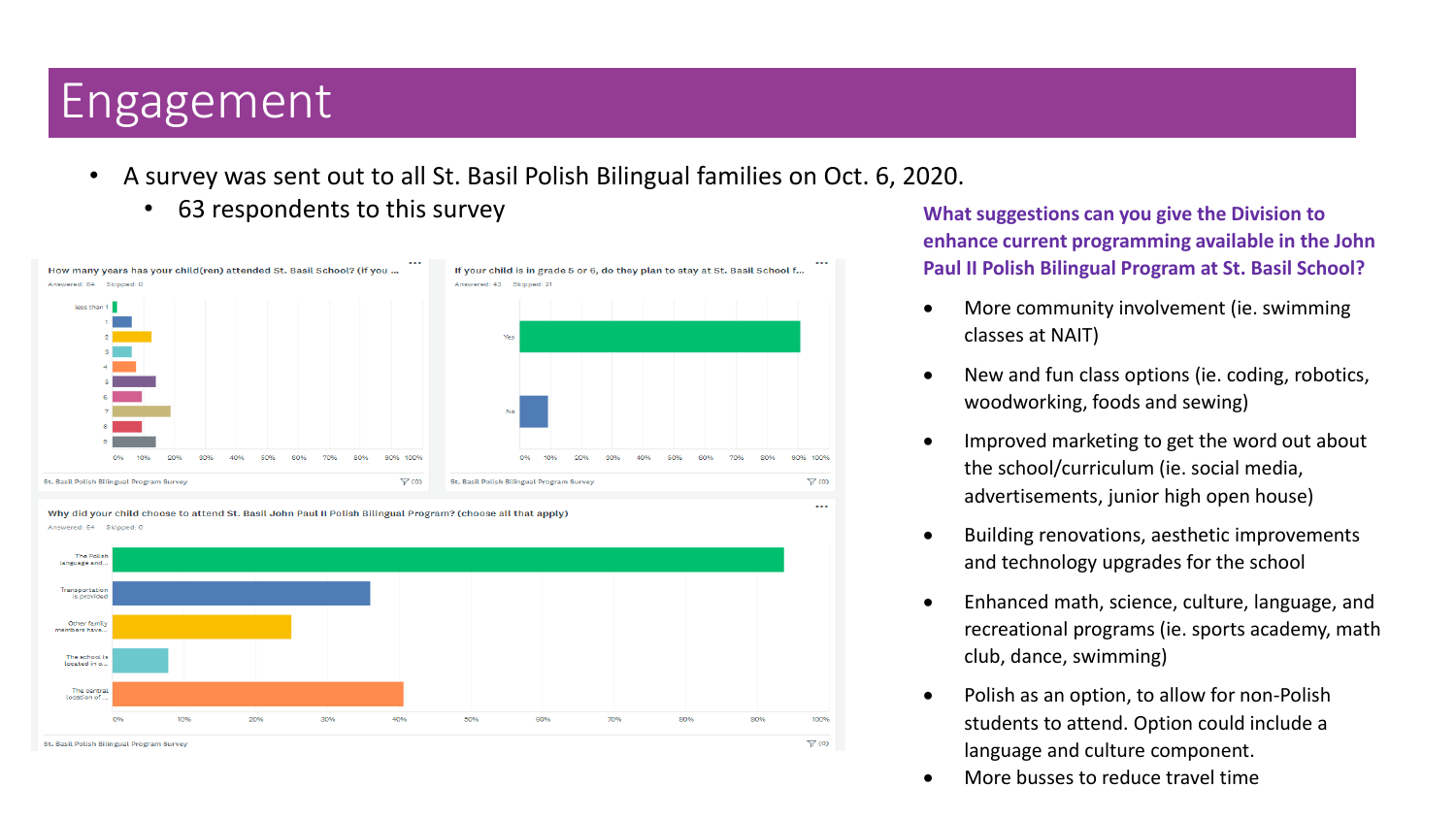Two surveys have been sent out to families at St. Basil asking for feedback on the types of programs they would like to see made available. The following is the list that was investigated:

- Hockey Skills Canada
- International Online Polish Academy
- Polish Dance option
- New fitness centre
- Create an attendance boundary.

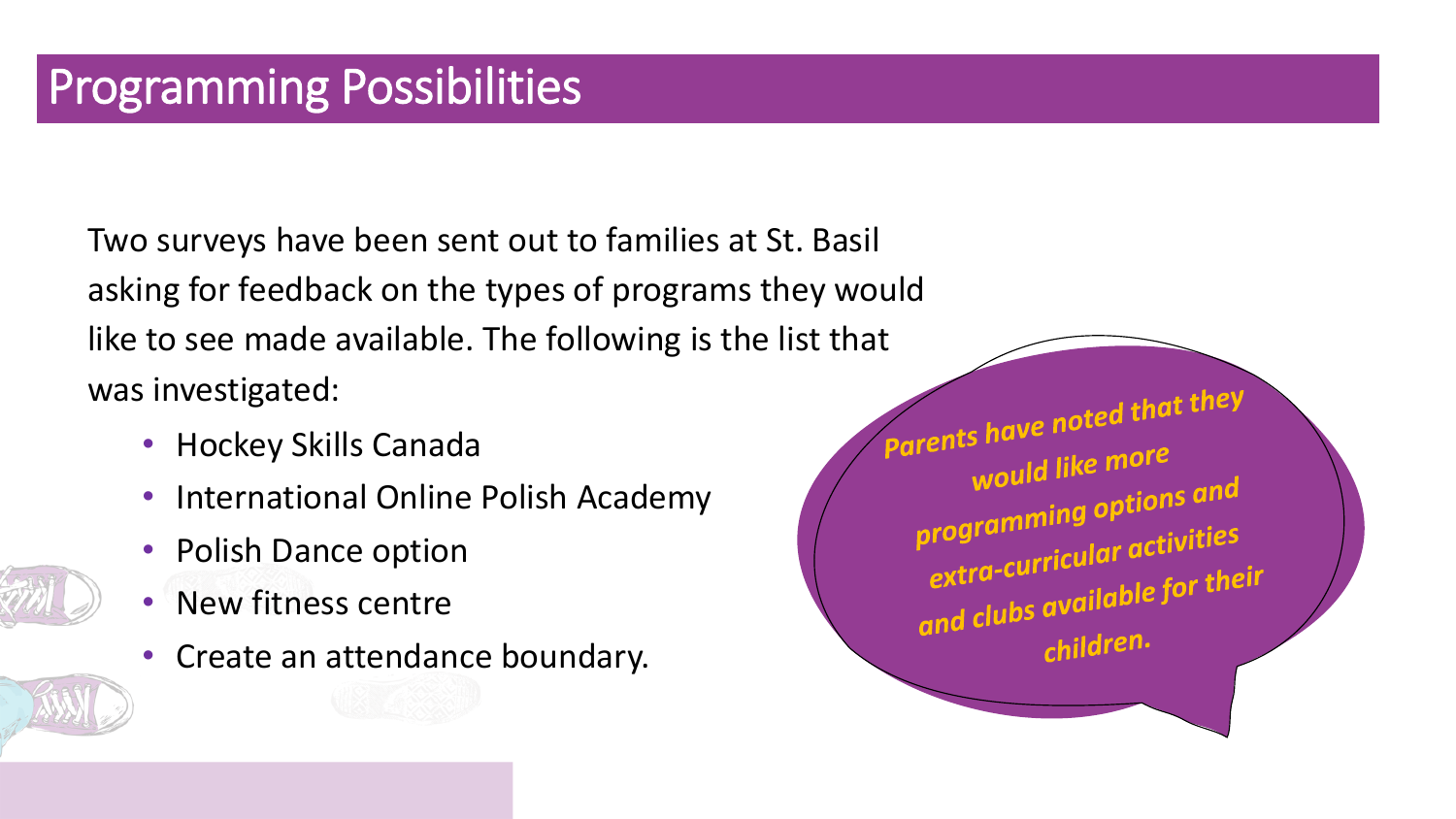## Communications and Marketing

Communications has **worked with the administration and parent council** at St. Basil school to come up with ideas about how best to increase enrolment.

- April 2020 an additional \$2,900 was put forward by the School Council to push for fall registrations
- New Facebook page created in June 2020
- 3-Year marketing strategy created by CES
- Educational Planning allocated \$4000 towards marketing the program
- Message included in PWAG for Division wide marketing of the Polish Bilingual Program
- Educational Planning sent a Swift on Feb. 1 to all ECSD families advertising the Polish Bilingual Program and the St. Basil Open House on Feb. 17, 2020
- **Started Full Day Kindergarten programming** in 2013 to attract more students. (this is an added cost to the Division off the top)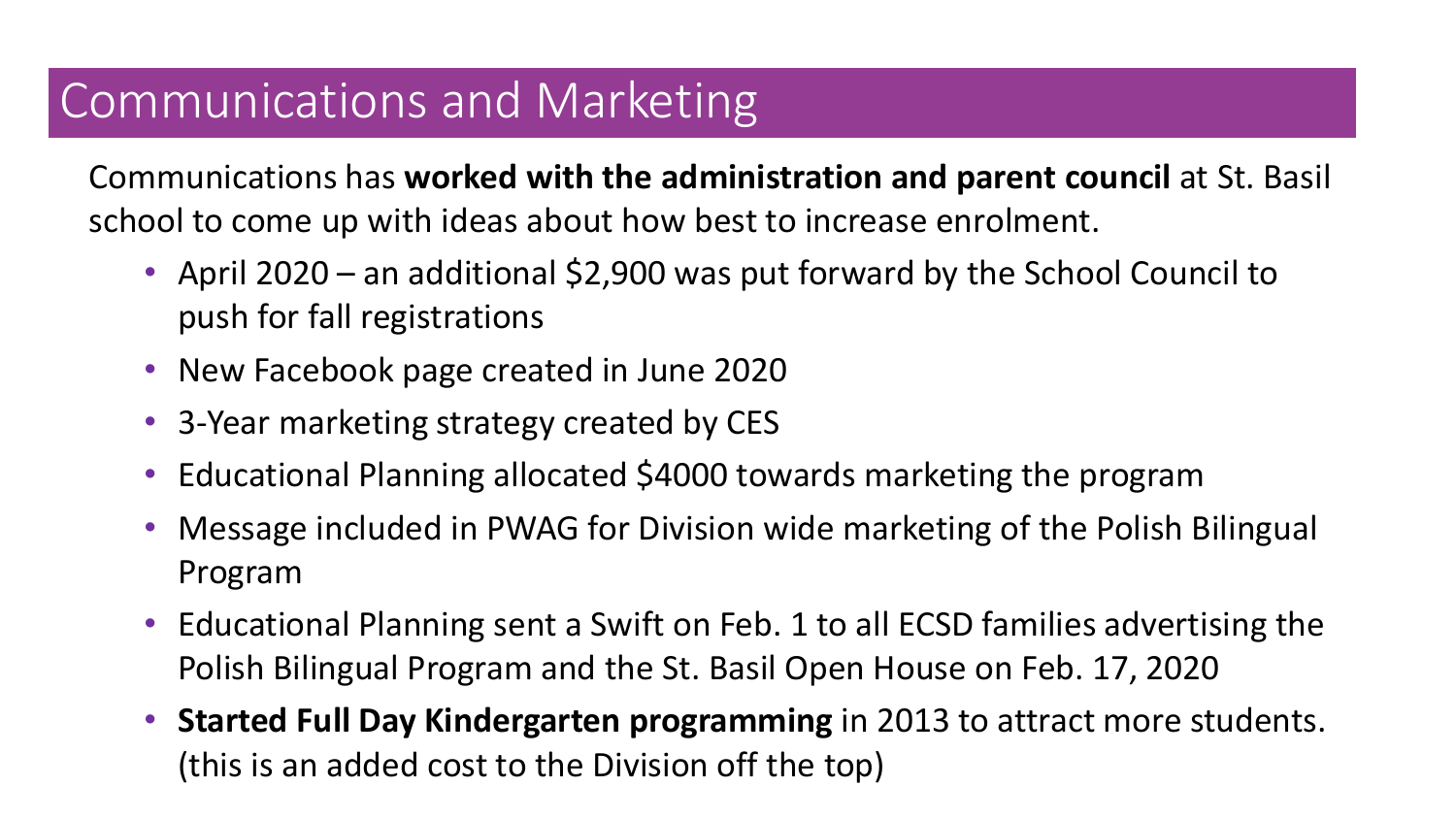## Enrolment

| <b>Grade</b>              | 2017-18 | 2018-19 | 2019-20 | 2020-21 | 2021-22 |
|---------------------------|---------|---------|---------|---------|---------|
| $\boldsymbol{\mathsf{K}}$ | 36      | 27      | 34      | 23      | (25)    |
| $\mathbf{1}$              | 31      | 35      | 27      | 31      | (23)    |
| $\overline{2}$            | 28      | 26      | 32      | 17      | (31)    |
| 3                         | 21      | 26      | 24      | 28      | (17)    |
| $\overline{\mathbf{4}}$   | 29      | 19      | 22      | 23      | (28)    |
| 5                         | 23      | 24      | 15      | 15      | (23)    |
| 6                         | 29      | 22      | 24      | 14      | (5)     |
| $\overline{\mathbf{7}}$   | 18      | 20      | 22      | 17      | (13)    |
| 8                         | 18      | 13      | 19      | 21      | (16)    |
| 9                         | 18      | 17      | 15      | 18      | (15)    |
| <b>Total</b>              | 251     | 229     | 234     | 207     | 196     |



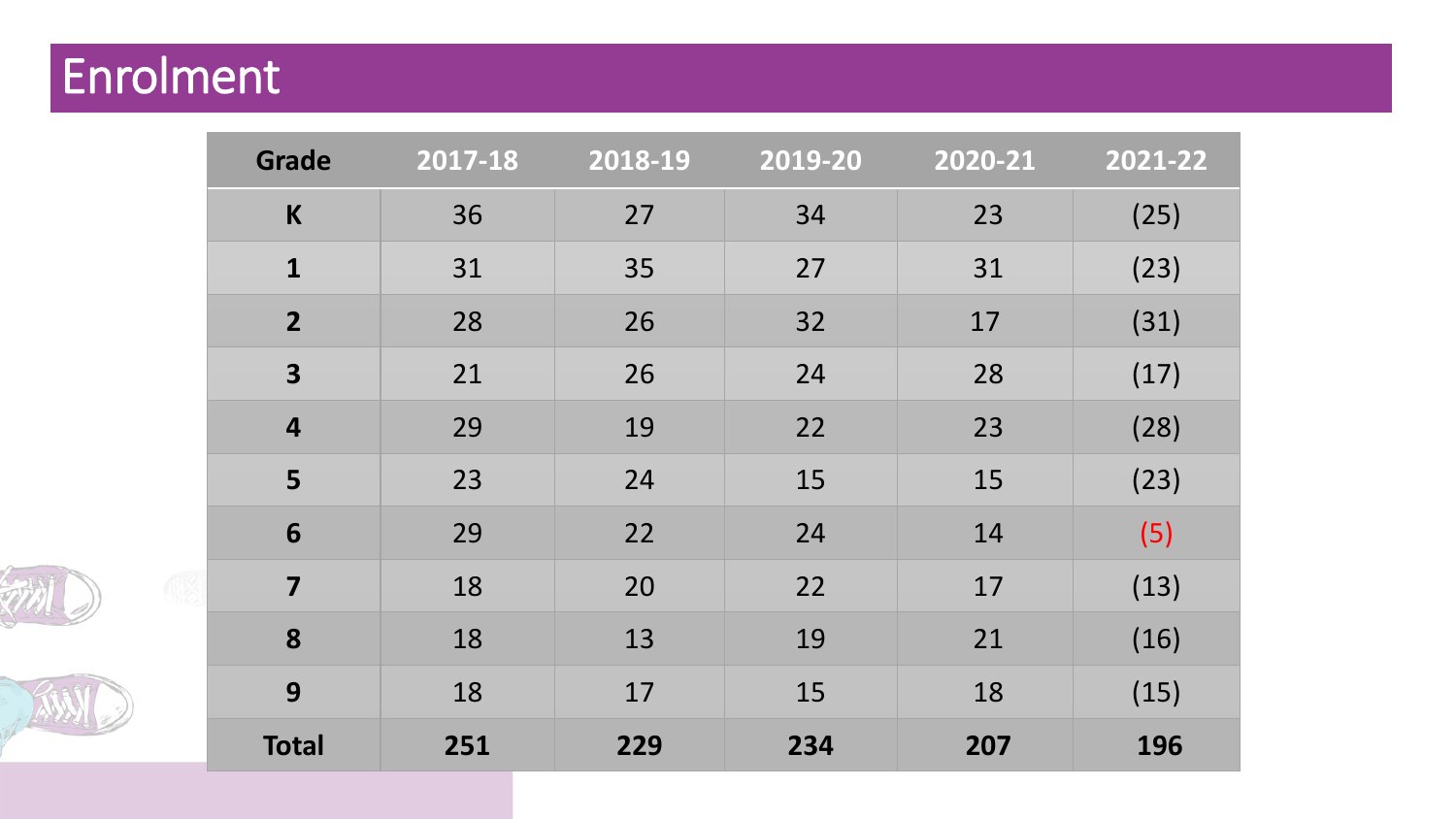## Finances of Operating the Site

#### **St. Basil**

Total FTE student count was down 42 students in Grades 1-9 (42 x \$5,093 = \$213,906) and 11 students in Kindergarten (11 x \$3,126 = \$34,386)

- Current Operating Deficit for 20/21 is (\$200,654)
- Opening Deficit as of Sept 2020 (\$314,186)
- Acc. Debt for Aug 31, 2021 (\$514 840)

#### **STAFFING**

- Total Fixed Staff costs were down \$401,352
- Certificated Staff down 5.24 FTE / EA staff down 0.9 FTE



#### **REVENUE/EXPENSES**

- Total Revenue generated was down \$3,350
- Total Expenses were down \$29,060
- **Received \$117,160 in Differentiated Funding this year (20-21). The school has received \$1,830,719 in additional funding since 2013.**

#### **STUDENT ENROLMENT**

#### \*2020 - **264**

Projection 2021 - **196**

Decline of **68** (Approximate loss of \$374,000 in funding)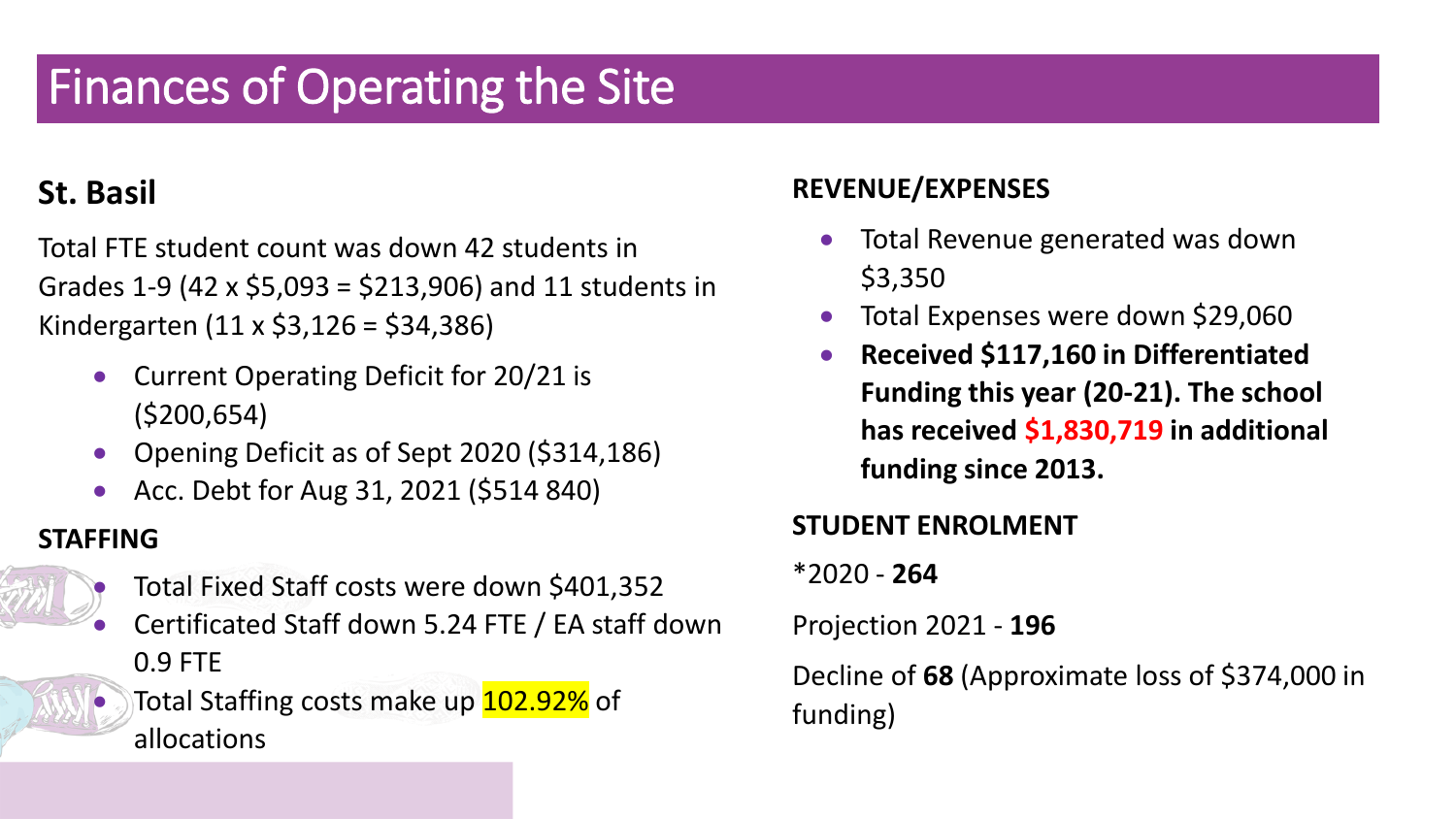### **Transportation**



- 56% of students in the Polish Bilingual program access yellow bussing
- Cost of transportation at St. Basil for 20/21 school year is **\$568,715**
- 20/21 net deficit on transportation for St. Basil is **\$517 000**
- Transportation cost per student at St. Basil is \$4,464
- Average ridership utilization is 22%

is (**\$800 000)**

• Overall projected transportation deficit for the **entire Division** for 21/22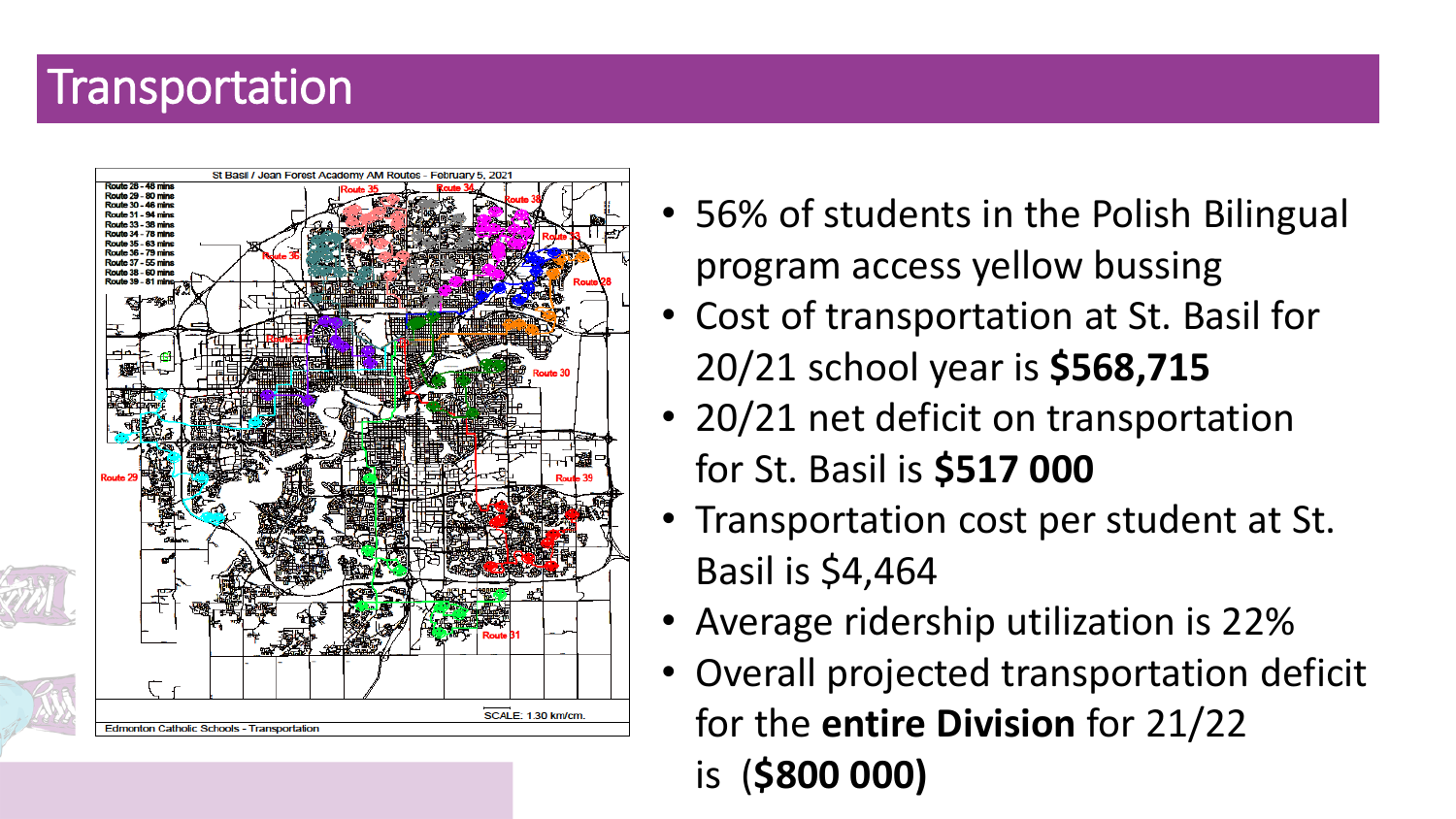### Financial Summary (Costs to the Division)

- Current Operating Deficit (\$200,654)
- Opening 2020-21 Debt (\$314,186)
- Accumulate Debt for Aug 31, 2021 **(\$514, 840)**
- Differentiated Funding 2020-21 (**\$117,160)**
- Transportation costs 2020-21 (**\$517,000)**
- Ed. Planning Marketing 2020-21 **(\$4000)**
- Full day programming for Kindergarten **(\$32 000)**

**Total accumulated debt & overall additional expenditures to the Division for 2020-21: \$1,185,000 projected to go to \$2,238,230 by the end of the next school year**

*\*Note: \$636 000 in IMR work also completed in the past two years*

- 
- 
- -
	-
-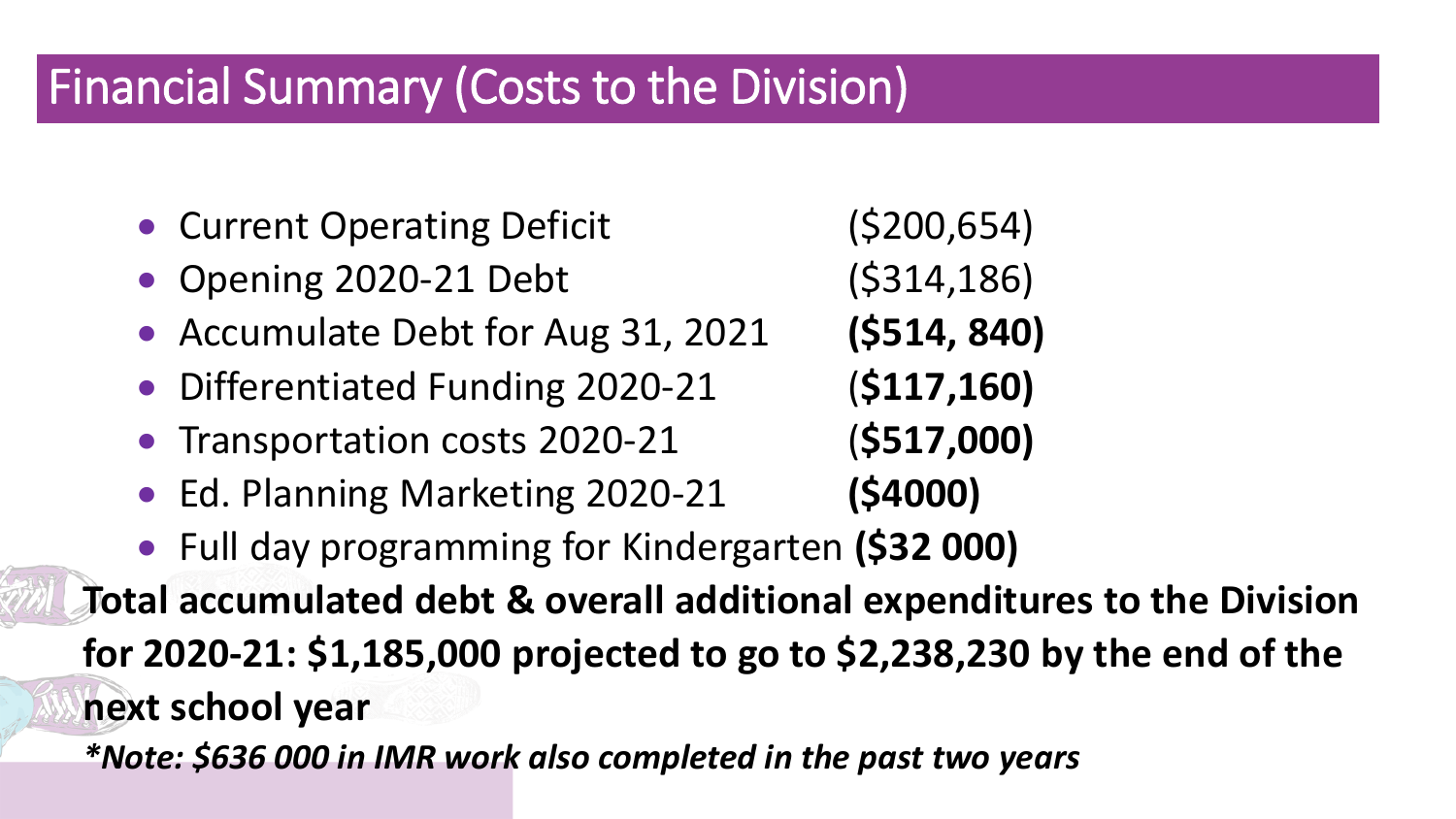## St. Basil Polish Bilingual Junior High

- The preliminary numbers for Junior High 2021-2022 are **44** students
- JFLA has been relocated to Ecole St. Cecilia for the start of the 2021-2022 school year